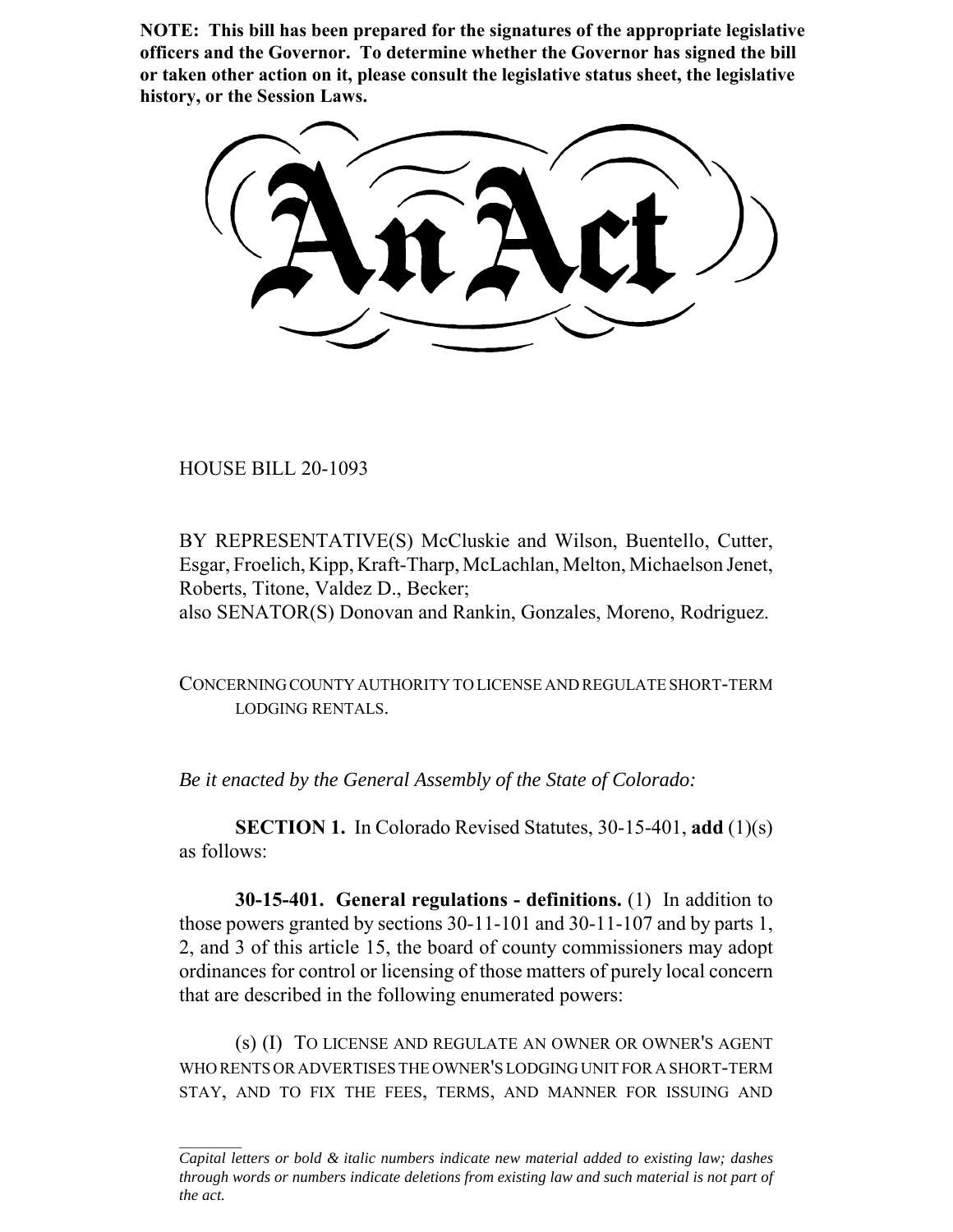REVOKING LICENSES ISSUED THEREFOR. AS USED IN THIS SUBSECTION (1)(s)(I), "OWNER'S AGENT" DOES NOT INCLUDE AN INTERNET HOSPITALITY SERVICE.

(II) THE LICENSING OR REGULATION UNDER THE AUTHORITY CONFERRED IN SUBSECTION  $(1)(s)(I)$  OF THIS SECTION DOES NOT AFFECT WHETHER A LODGING UNIT IS A RESIDENTIAL IMPROVEMENT, AS DEFINED IN SECTION 39-1-102 (14.3).

**SECTION 2. Act subject to petition - effective date.** This act takes effect at 12:01 a.m. on the day following the expiration of the ninety-day period after final adjournment of the general assembly (August 5, 2020, if adjournment sine die is on May 6, 2020); except that, if a referendum petition is filed pursuant to section 1 (3) of article V of the state constitution against this act or an item, section, or part of this act within such period, then the act, item, section, or part will not take effect unless